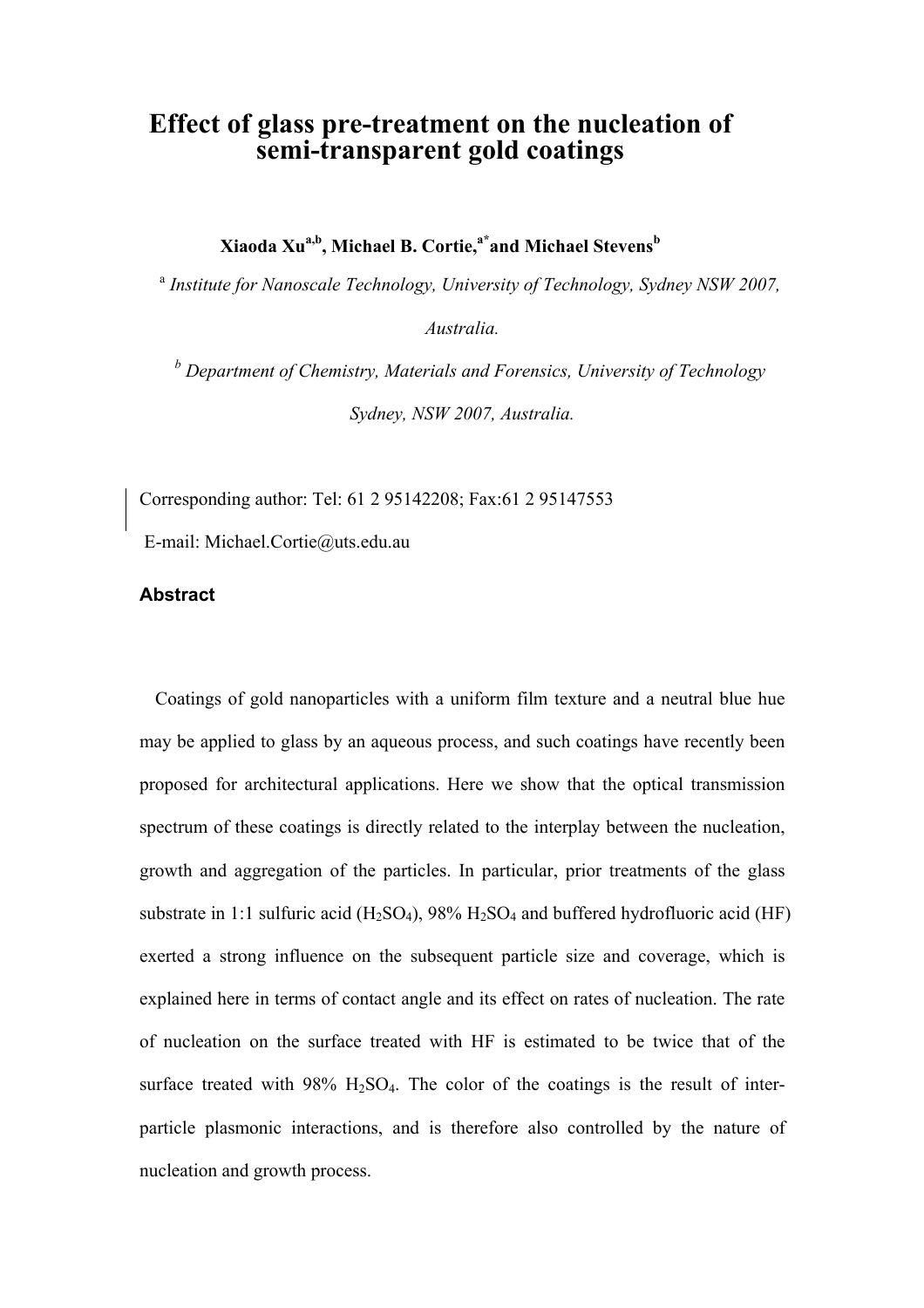*Keywords***:** nanostructures, nucleation, optical properties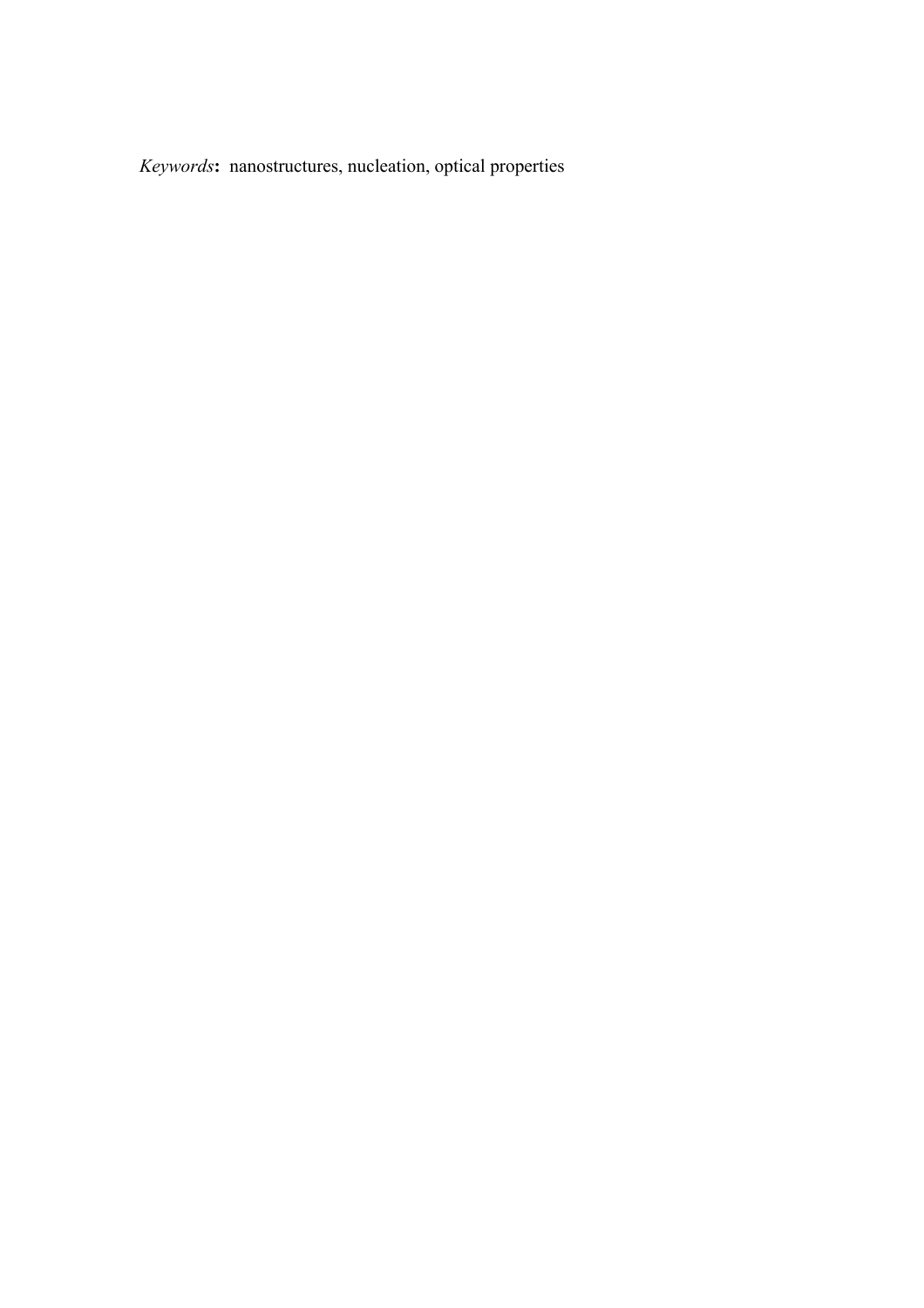## **1. Introduction**

Ordinary window glass is almost transparent in both the visible and the nearinfrared [1], and, in summer, this leads to the transmission into a building of both the desired visible and the undesired infrared wavelengths. Approximately 51% of the power of typical solar radiation is in the infrared [2], and glazing systems that can selectively attenuate this have wide spread applications. The use of vacuum-deposited gold coatings on glass for this purpose is now well-known, although nowadays there are several other options available [3-5]. In hot climates or seasons, the use of these coatings can substantially reduce energy consumption arising from air conditioning. Unfortunately, all of the coatings applied by vacuum deposition are expensive, due primarily to the high cost of the initial investment in manufacturing equipment, and the relatively long times required for the deposition. In contrast, the cost of the raw materials in the coatings is modest, even if gold is used [5].

We have previously argued that the deposition of gold nanoparticles by a low temperature, wet chemical process has significant possibilities for this application [5], since this is potentially far cheaper than vacuum sputtering or chemical vapor deposition. Thin films with a neutral blue color and useful solar screening capabilities have been produced [5, 6], and the hue seems to be generally acceptable to the potential end-users. The process is quite flexible, and could, in principle, be applied on the tail end of an existing float glass production line, or off-line. The coating material is inert and, provided that it is not abraded, should survive for the lifetime of the window. However, there are still some disadvantages associated with these coatings. In particular, they exhibit only a modest degree of spectral selectivity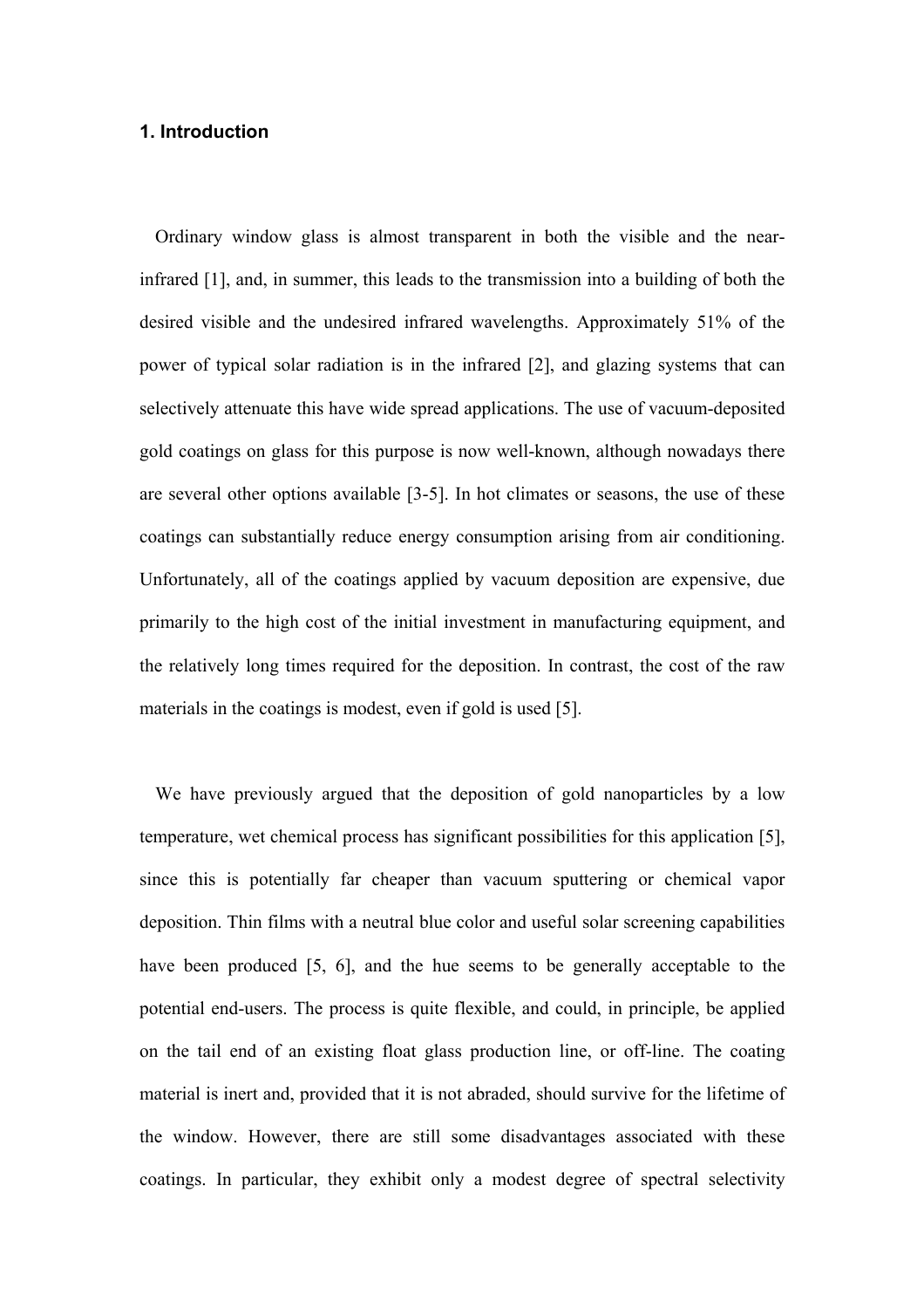between the visible and near infrared region [7], with a figure-of-merit,  $T_{\text{vis}}/T_{\text{sol}}$ , of  $\sim$ 0.8, where  $T_{\text{vis}}$  is the proportion of the visible spectrum that is transmitted and  $T_{\text{sol}}$ the proportion of the total solar spectrum transmitted [6]. Ideally, a solar control application requires 100% blocking of the infra-red, and 100% transmission of the visible, corresponding to a  $T_{\text{vis}}/T_{\text{sol}}$  of 2.08 for standard solar radiation [6]. In addition, it would be useful if a wider range of color tones and greater control of them was available in these coatings.

Here we show that the transmission spectra of the gold nanoparticle coatings is directly related to the nature of their nucleation and growth on the glass surface. This can cause coatings of similar gold content, but different patterns of aggregation, to exhibit quite different transmission spectra. These effects may be controlled by addressing the nature of the glass surface (which largely controls the rate of nucleation of particles) or by manipulation of parameters such as the pH or temperature of the deposition solution (which tend to control the rate of growth).

#### **2. Experimental**

Ethylene diamine, hydrazine, and sodium hydroxide were obtained from Aldrich, while HCl,  $HNO<sub>3</sub>$  were from BDH,  $H<sub>2</sub>SO<sub>4</sub>$ , was obtained from Q-Store,  $Na<sub>2</sub>B<sub>4</sub>O<sub>7</sub>$ .10H<sub>2</sub>O was purchased from Unilab, SnCl<sub>2</sub>.6H<sub>2</sub>O and HF were from Sigma, NH4HF2 was from AJAX Univar. Gold was sourced from AGR-Matthey. All chemicals were used as received. All H<sub>2</sub>O used was purified by double-distillation.  $0.10$  M HAuCl<sub>4</sub> solution was prepared by dissolving pure gold in aqua regia (HCl: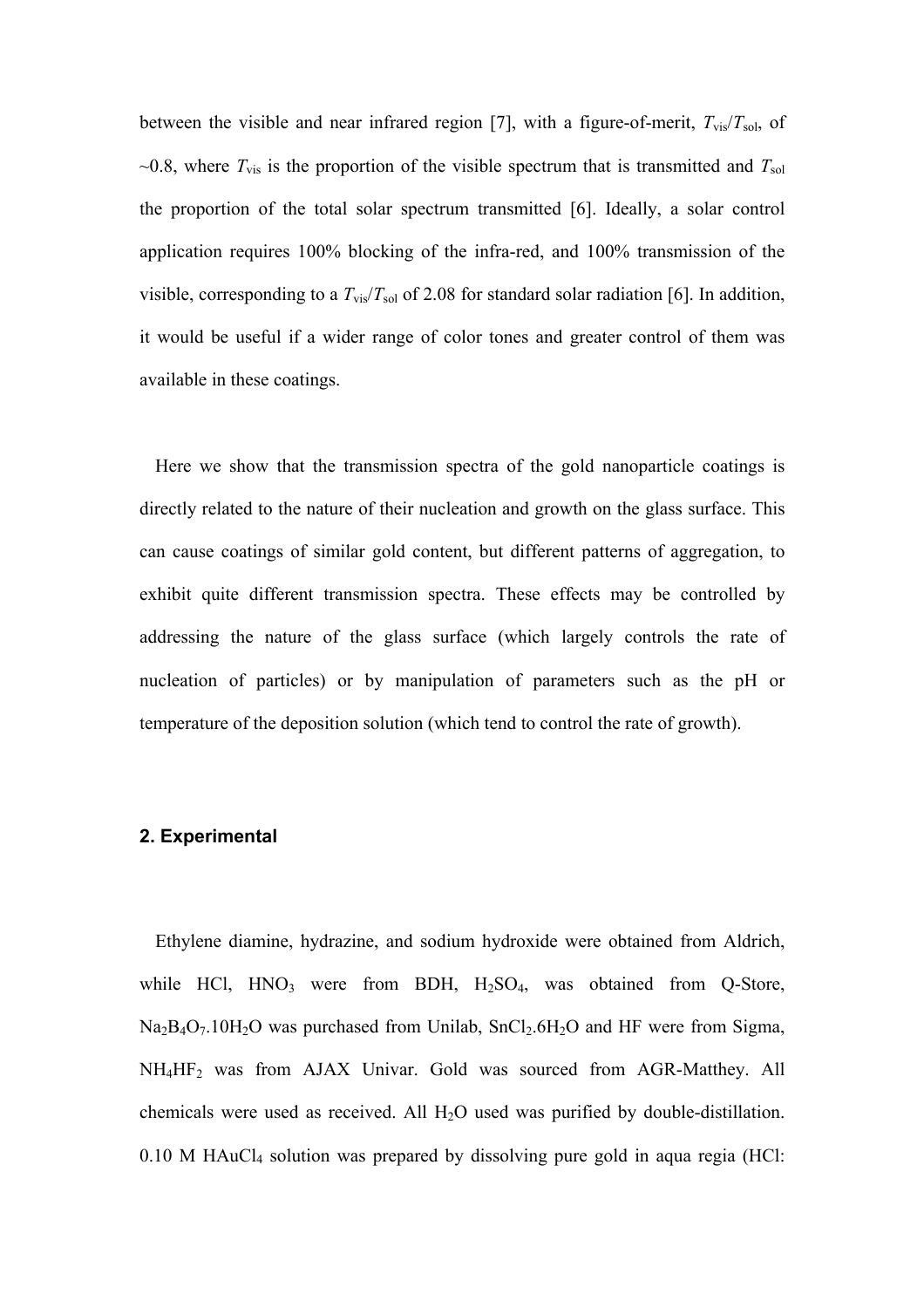$HNO<sub>3</sub>$  3:1 V/V). The method may be found elsewhere [5]. It is accepted that some residual HCl content may still present in the solution. Buffered hydrofluoric acid (HF) was prepared by dissolving 20 g NH4HF2, 5 ml 49% HF and 100 ml of 37% HCl in 1 L distilled water.

Generic soda-lime glass microscope slides (1mm thick) were obtained from Livingstone, and their surfaces were pre-processed in one of three ways, Table 1. These treatments were selected to provide different kinds of surface, *a*, because it is well known to oxidize organic contaminants, *b*, because it is known to both produce a nanoscale rough surface on glass and remove sodium [8] and *c* because it reputedly etches the glass to a smooth finish (it is an industry standard solution applied to pretreat glass prior to coating[9], [10].) Thereafter, the slides were pretreated for 2 minutes in  $0.1\%$  aqueous SnCl<sub>2</sub>, rinsed with pure water, and exposed to the coating solution.

The coating solution must be made up immediately before use, and comprised 0.0004 M HAuCl<sub>4</sub>, 0.015 M N<sub>2</sub>H<sub>4</sub> and 0.03 M ethylene diamine in pH 8 buffer which was made with 100 ml of  $0.025$  M Na<sub>2</sub>B<sub>4</sub>O<sub>7</sub>.10H<sub>2</sub>O (borax) and 41 ml of 0.1 M HCl. It was confirmed that the pH stayed constant during the deposition. Deposition on the HF-treated surface (surface *c*) was much faster than for the other two.

A Cary 5E UV/Vis/IR spectrophotometer, working in the range of 170 nm to 4300 nm and with a resolution of 0.5 nm was used to inspect the visible-IR transmission spectrum of the samples. The scanning rate was 5 nm/s with spectral bandwidth (SBW) of 2 nm. X-ray photoelectron spectroscopy (XPS) spectra of the surface of the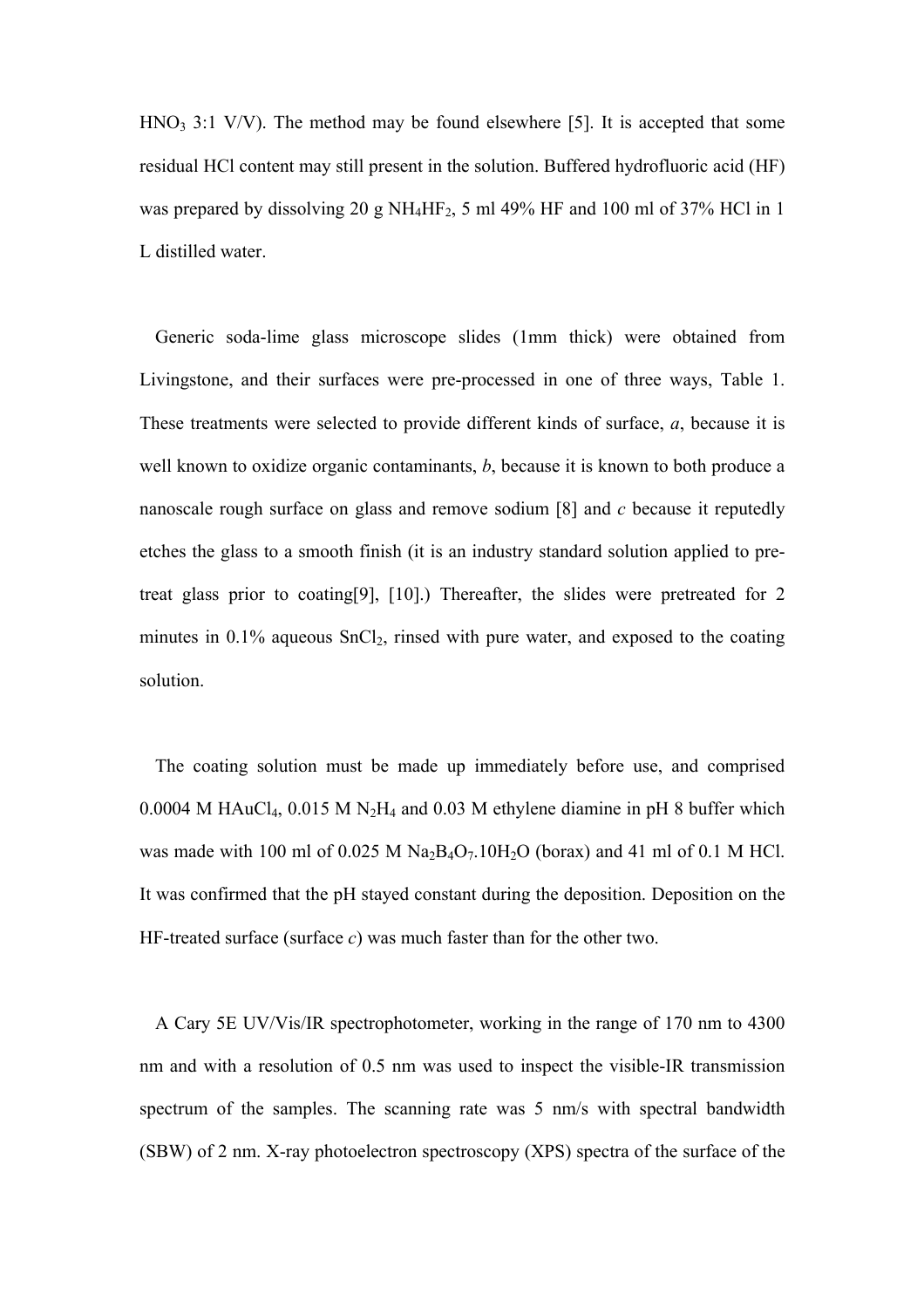glass samples were recorded using Al  $K_{\alpha}$  radiation (1486.6 eV) at 20 eV and 10<sup>-9</sup> Torr. The experimental data were calibrated with the carbon peak that was always shown as a contamination at 285 eV. The dynamic contact angles (DCA) were obtained with a Cahn DCA-322 DCA analyzer using water. A stage speed of 200 mm/s was applied to advance and recede the sample from the liquid. The surface energies reported are the average of five measurements.

The morphology of deposited gold was characterized using a LEO scanning electron microscope (SEM) with in-lense images at 2-30 kV, and with a Dimension 3100 atomic force microscope (AFM). The distribution of gold nanoparticle diameters at different stages of the deposition was obtained from the SEM images using customwritten software. The software allowed the user to map an image of the coating into an array of hemispheres, which could then be analyzed further. The height-todiameter ratio of the particles was obtained from the AFM image files using WSxM 3.0 of Nanotec Electronica, Spain. Seventy particles were sampled on each surface. The radii measured on the AFM were corrected with Equation (1), which is determined from SEM images of the same samples and a hardball model of AFM tips [11], and accounts for the fact that the AFM over-estimates such distances due to interference of the tip with the sides of the nanoparticle (**Fig.1**)

$$
r_P = \sqrt{R_t^2 + r_{\text{Obs}}^2} - R_t \tag{1}
$$

In Equation (1),  $r_P$  is the radius of real gold nanoparticle,  $R_t$  is the radius of the AFM tip,  $r_{\text{Obs}}$  is the radius of gold nanoparticle observed with AFM.  $R_t$  was around 10 nm according to the manufacturer's (Ultrasharp®) information.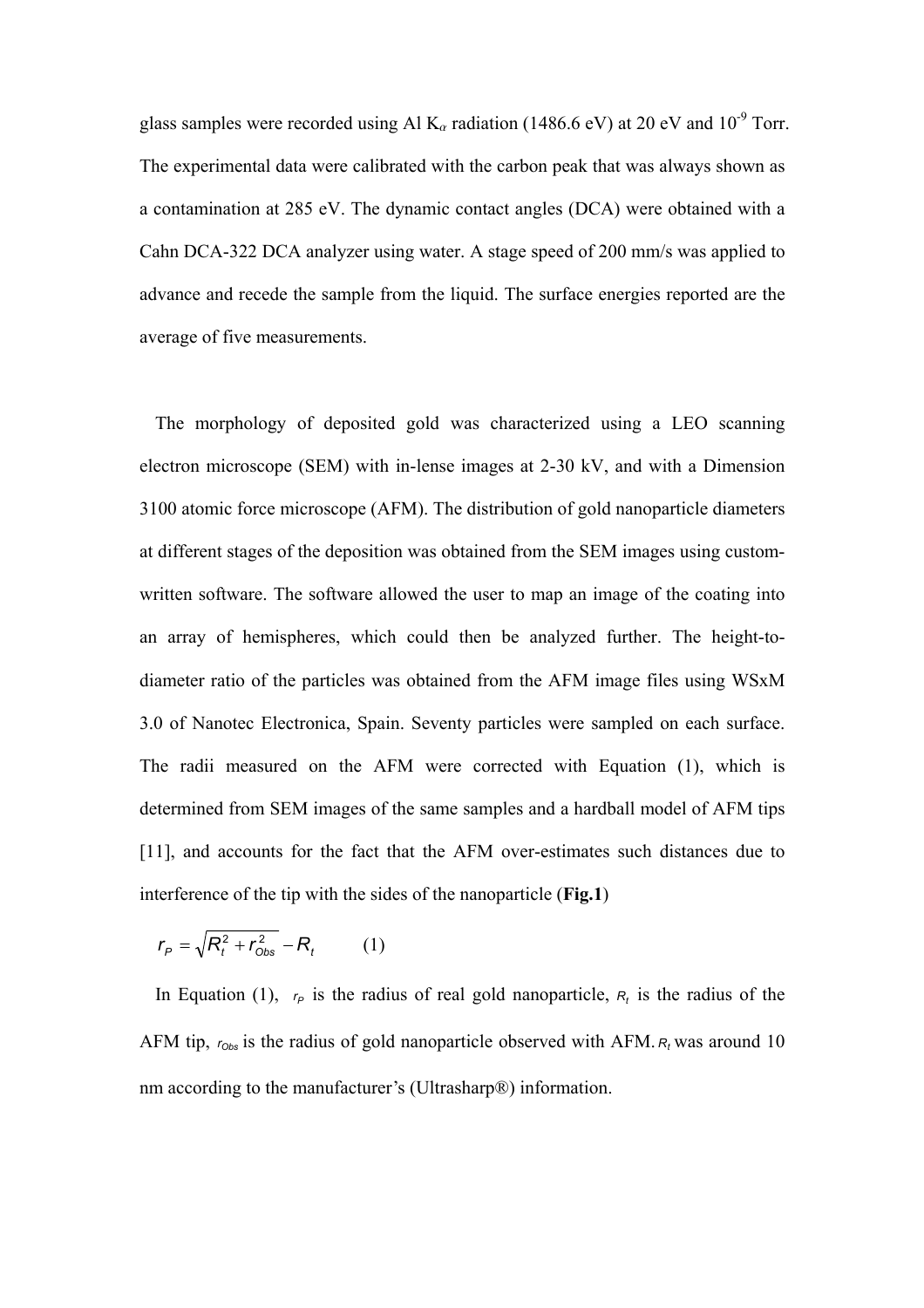#### **3. Results**

The XPS spectra of the glass surfaces after different pretreatments are shown in **Fig. 2**. No sodium was found on the surface after etching with  $H_2SO_4$ , despite this element being a significant constituent of the type of glass used. On the other hand, there was still large amount of sodium remaining on the surface after application of the buffered HF. The content of silicon remained the same with the different treatments.

The average DCA results for  $98\%$  H<sub>2</sub>SO<sub>4</sub>, 1:1 H<sub>2</sub>SO<sub>4</sub> and buffered HF are 0.044, 0.072 and 0.071 J/m<sup>2</sup> respectively. After etching with 98%  $H_2SO_4$ , the surface of glass was hydrophobic rather than hydrophilic and its surface tension is markedly lower than those of the surfaces etched with  $1:1 H<sub>2</sub>SO<sub>4</sub>$  or buffered HF. The surface tensions of the latter two were almost the same. The morphologies of the etched glass surfaces with different pretreatments are shown in **Fig. 3**. Even though the RMS (root mean square) roughness for the glass surfaces treated with  $98\%$  H<sub>2</sub>SO<sub>4</sub> and buffered HF are similar, (being 1.94 nm and 2.06 nm the textures of surfaces are quite different. The morphology of the glass surface etched with HF displays an irregular lamellar structure, while that of the surface etched with  $H_2SO_4$  shows mounds.

The optical transmission spectra of gold coatings deposited on the different glass surfaces are indicated in **Fig. 4**. It was found that gold particles grown on the surfaces treated with  $H<sub>2</sub>SO<sub>4</sub>$  tended to develop dual absorption peaks at around 520 nm and 700 nm. However, coatings deposited on the glass surface treated with buffered HF manifested a single absorption peak at about 700 nm.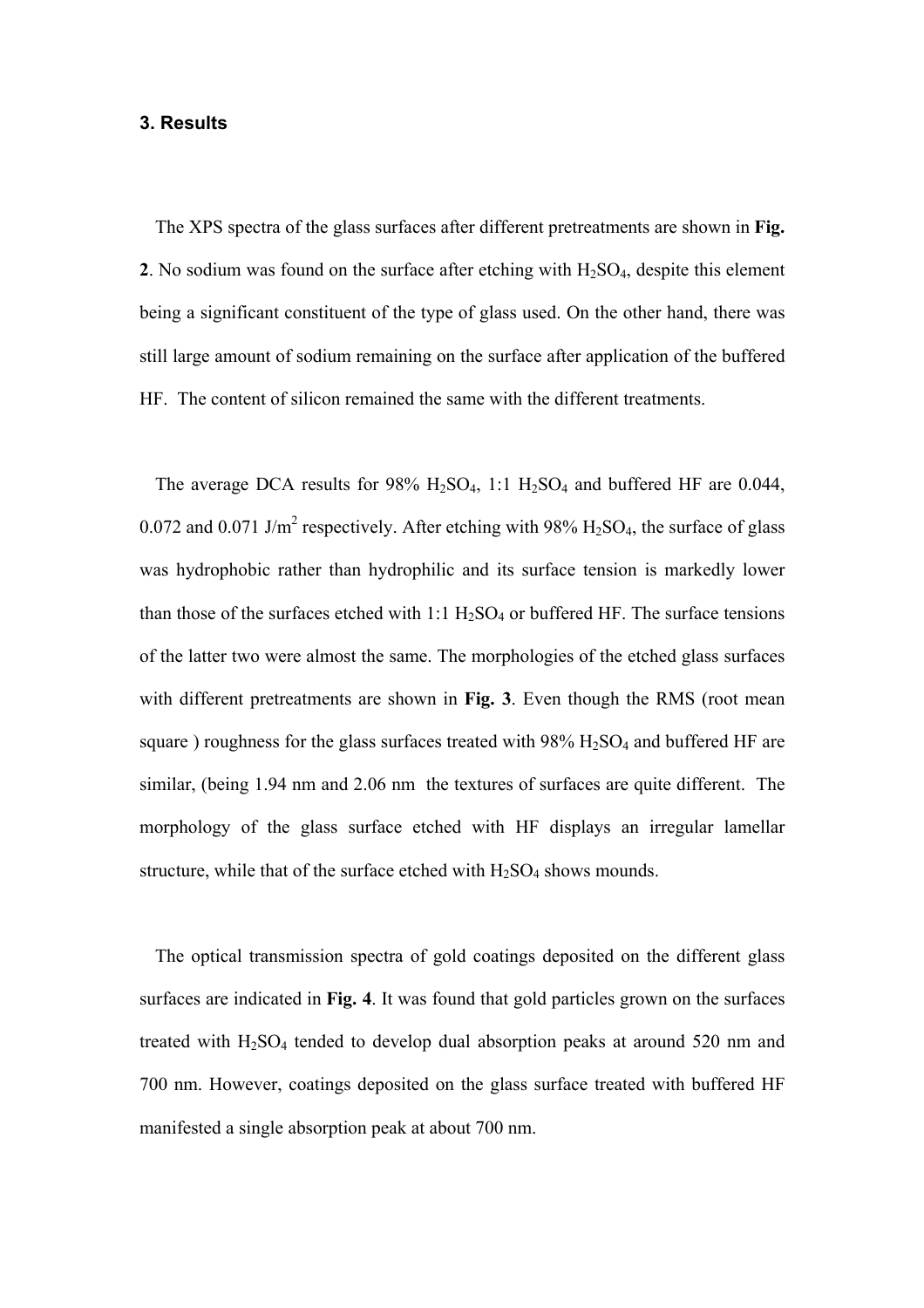The morphologies of the gold coatings on the different glass surfaces are shown in **Fig. 5**, with the samples shown corresponding to the spectra in **Fig. 4**. It is evident that the texture of the gold coating on the surface etched with HF is more uniform than that etched with  $H_2SO_4$ . Analysis of the SEM images showed that the distribution of particle size is broader on the surface etched with 98% H2SO4 (**Fig. 6**). Some diameters were more than 100 nm (**Fig. 6a**), while others were around 40 nm. On the surface etched with buffered HF, the particles were more uniform and around 50 nm in diameter **(Fig. 6** c). There are also more isolated gold nanoparticles in the surface etched with  $H_2SO_4$  (**Fig. 5** a, b), while most of the gold particles on the surface etched with buffered HF are within close proximity to one another.

The AFM images of gold nanoparticles in the initial stages are shown in **Fig. 7**. Similar to the SEM images shown in **Fig. 5**, the gold nanoparticles that nucleated on the surface pretreated with buffered HF are smaller and more uniform. The shape of the particles is further explored in **Fig. 8**, which shows the ratio of radius (*R*) to height  $(H)$  of the particles deposited on the surfaces etched with 98%  $H_2SO_4$  and buffered HF, as measured using an AFM (**Fig. 7**). These particular samples were treated in the deposition solution for a shorter length of time than the ones described in the preceding paragraph in order that the particles would be smaller and sufficiently well separated for measurement of their dimensions. The mean value of *R*/*H* for the H2SO4-treated surface is 3.43 (*s*=1.20) whereas that of the HF-treated surface was 4.92 (*s*=0.99). Obviously, the particles deposited on the surface pre-treated with HF are on average considerably flatter than those formed on the surface pre-treated with 98% H2SO4.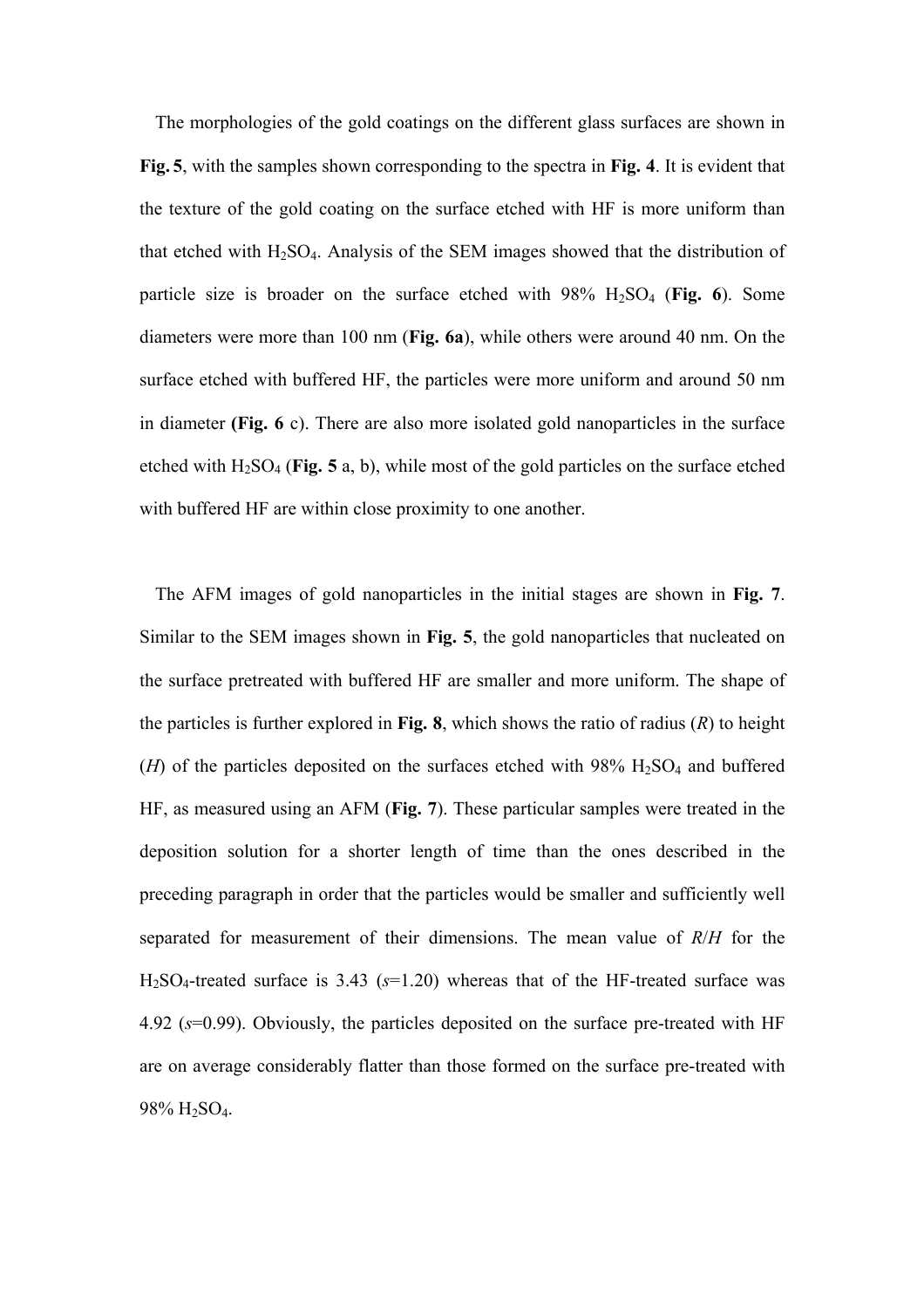#### **4. Discussion**

## *4.1 Effect of surface energy on nucleation of gold nanoparticles*

The morphology, and hence the color (*e.g.* [5], [12, 13]), of the coatings is largely controlled by the rate at which new particles nucleate on the surface, and their subsequent rate of growth. Classic nucleation theory [14, 15] is based on the premise that random aggregations of atoms occur spontaneously to form nuclei of radius *r*. If  $W_f$  is the work required to form a nucleus, then any randomly-formed nucleus can only grow if  $dW_f/dr$  is <0. The theory predicts that there is a critical size,  $r^*$ , and volume,  $V^*$ , of randomly-formed nucleus, above which  $dW_f/dr \le 0$ , and below which re-dissolution will occur.  $W_f$  may be estimated from a consideration of the interplay of the driving force of the chemical reaction or phase transformation with the surface energies γAu/H20 and γAu/glass required to create the nucleus. In the present case the problem may be somewhat simplified by assuming a time-independent driving force, *F* of  $\sim$  -200 kJ per mole of Au, or  $\sim$  -2x10<sup>10</sup> J per m<sup>3</sup> of Au<sup>0</sup> deposited, derived from the ∆G of the reduction reaction

$$
2HAuCl_4 + 2N_2H_4 \rightarrow 2Au + 8HCl + 2N_2 + H_2
$$
\n<sup>(2)</sup>

and the assumption of a cap-shaped particle of gold on the glass surface. *F* is independent of time since, in this work at least, only the very early portion of gold deposited from the solution is taken up onto the test specimens, with the remainder being wasted by precipitation later on after the test samples have already been removed from the bath. The interfacial free energy,  $\gamma_{Au/H20}$  of gold is likely to be of the order of 1 J/ $m^2$ , since that of a molten gold surface exposed to an insert environment is in the range  $0.75$  to 1.1 J/m<sup>2</sup> [16]. Generally, certain other algebraic and geometric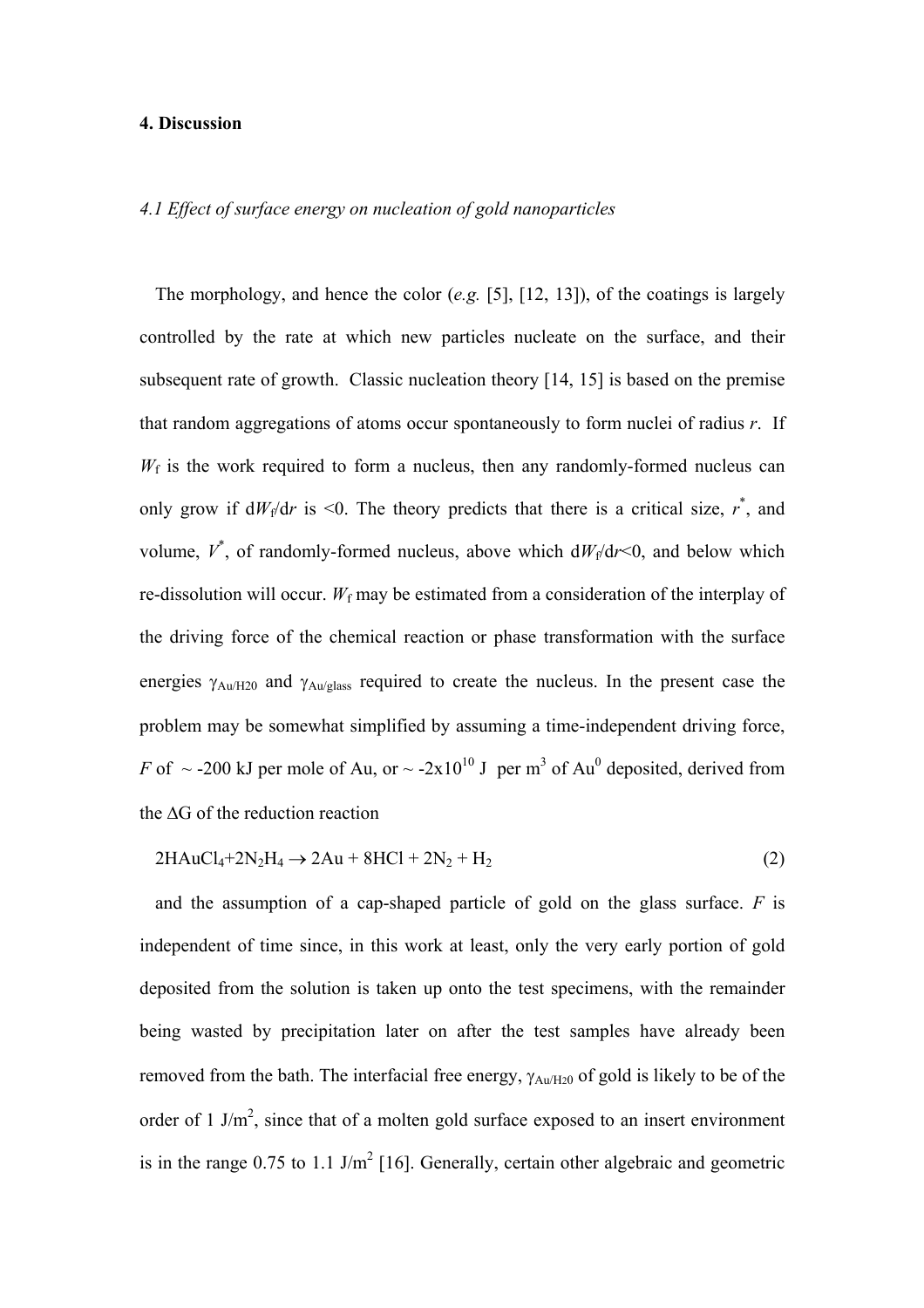simplifications are also applied to this problem, and, since the driving force here is assumed to be a constant, the work to create such a particle may be expressed as [15]

$$
W_f = \left\{1 - \frac{3}{2}\cos\theta + \frac{1}{2}\cos^3\theta\right\} \left\{2\pi r^2 \gamma_{Au/H2O} - \frac{2\pi r^3}{3}F\right\}
$$
(3)

where  $\theta$  in this case is the contact angle of the gold nucleus on the glass. Theta may be derived from the shape of the particle (**Fig. 8**) using the expression

$$
\theta = 90 - \arccos\left[\frac{2RH}{R^2 + H^2}\right]
$$
\n(4)

Mean values for  $\theta$  of 43.4° (s=11.8°) and 29.7° (s=6.6°) were obtained for the surfaces treated with  $98\%$  H<sub>2</sub>SO<sub>4</sub> and buffered HF respectively. It is obvious that the net effect of pre-treating the glass with buffered HF has been to lower  $\gamma_{\text{Au/glass}}$  and thereby lower θ.

When  $dWf/dr=0$  in (3), the resulting nucleus radius and volume are termed  $r^*$  and V\*, the critical radius and volume, since any further growth will result in d*W*/d*r* becoming negative, and therefore spontaneous. Surprisingly, the algebra shown in [15] that the value of  $r^*$  does not depend upon  $\theta$  at all, however, the critical volume of nucleus derived from (5) obviously does:

$$
V^* = \frac{16\pi}{3} \left(\frac{\gamma_{Au/H20}}{F}\right)^3 (1 - \frac{3}{2}\cos\theta + \frac{1}{2}\cos^3\theta)
$$
 (5)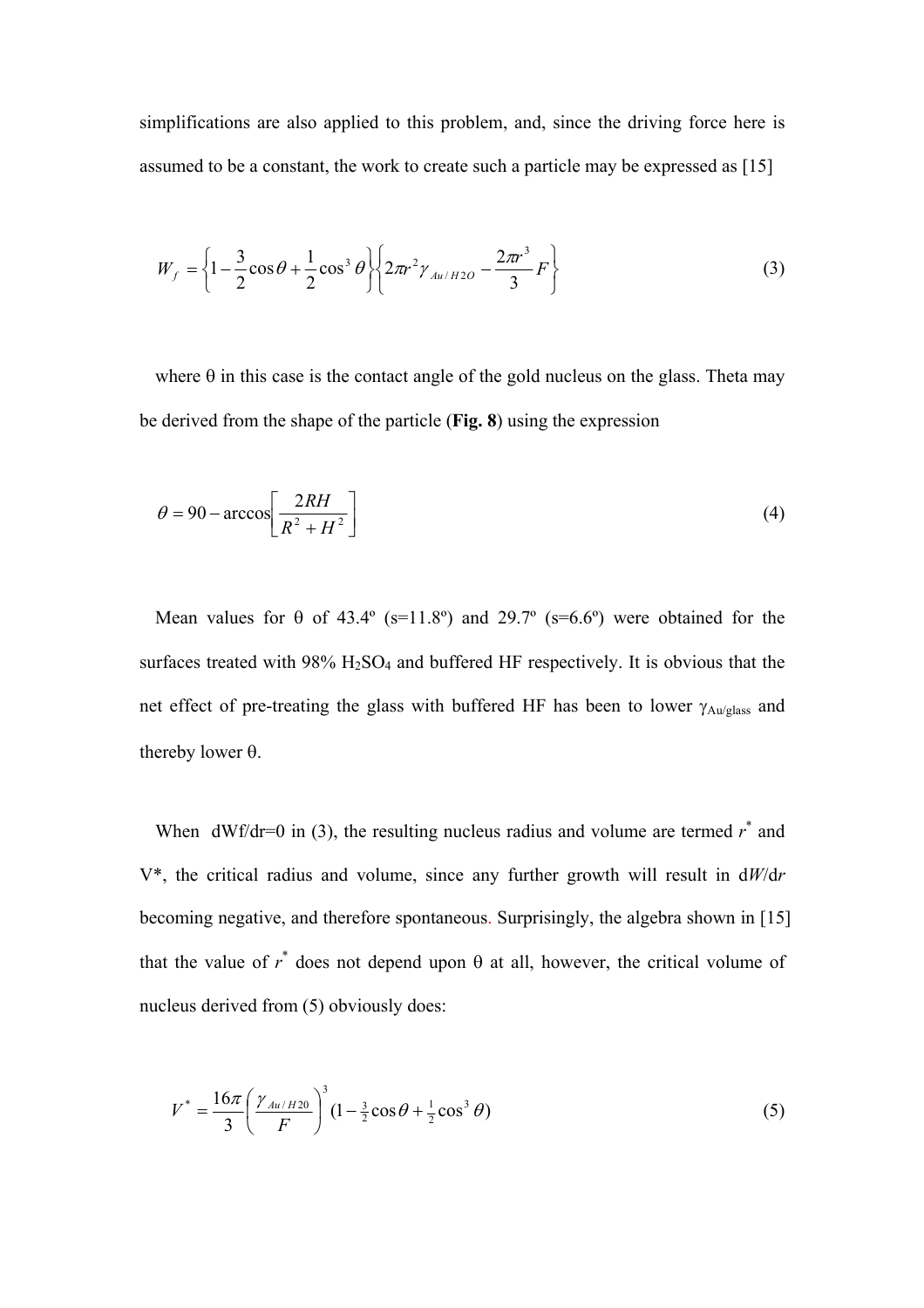$V^*$  for the HF-treated surface ( $\theta \approx 30^\circ$ ) is reduced to only 24% that of  $V^*$  of the surface treated with the H<sub>2</sub>SO<sub>4</sub> ( $\theta \approx 43^{\circ}$ ). Since a random aggregation of atoms must occur to achieve  $V^*$ , and the rate at which this event occurs at a given temperature is given approximately by

$$
I \propto \exp^{-V^*} \tag{6}
$$

it follows that formation of critically-sized nuclei will proceed at about twice the rate on the HF-treated surface.

Accurate extraction of  $r^*$ ,  $V^*$  or *I* from these data requires more analysis than we can present here. However, we note that the effect described will facilitate and accelerate the nucleation process on the HF-treated surface, causing a coating of more uniform particle size to form on it. Conversely, a slower rate of nucleation generally produces a broader distribution of particle sizes, with a less regular coating morphology because particles formed earlier on have more time to grow. These trends may be discerned in the histograms of **Fig. 6**. Finally we note that from (5) and (6) that since *F* is very large in this system and  $\gamma_{Au/H20}$  is comparatively far smaller,  $V^*$  will always be very small, possibly less than 2 nm, and *I* will always be very large.

Heterogeneous nucleation, although prevalent in the gold deposition process, is quite difficult to model because of a lack of knowledge of the interactions between the gold nanoparticles and the activated glass. Nevertheless, the Gibbs free energy of the system is a reasonable indicator of the thermodynamic stability of different sizes of gold nano-clusters. This may be estimated as follows:

For a spherical cap with *n* gold atoms, the reversible work of formation is given by: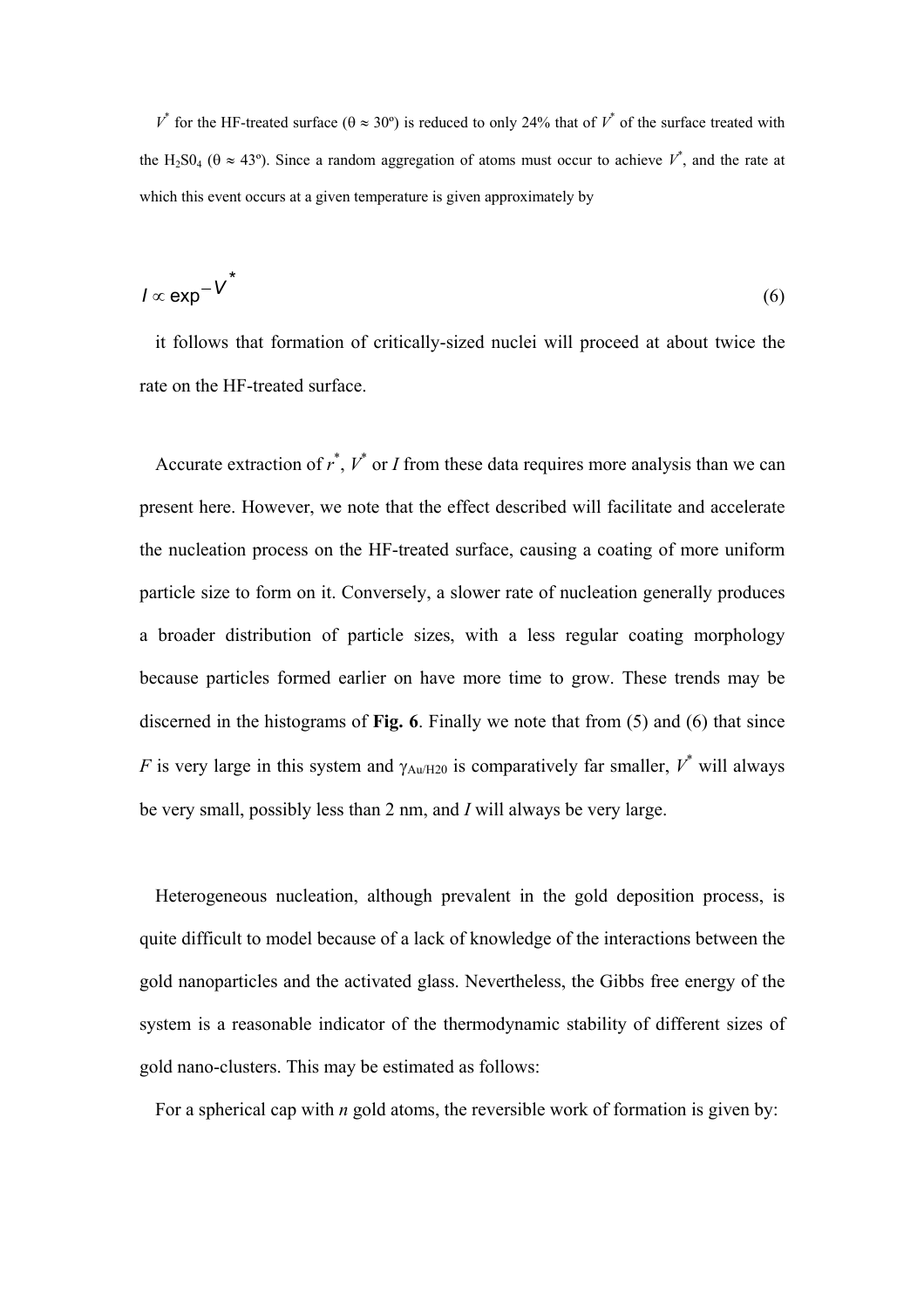$$
\Delta G_n = n\Delta G' + \sum A_i \gamma_i
$$

(7

)

where where ∆G' is the Gibbs free energy per atom of the new phase, less that of the initial phase,  $A_i$  is the surface area of a cluster of *n* atoms, and  $\gamma_i$  is the interfacial free energy per unit area

According to classic nucleation theory, the interfacial energy between substrate and liquid (SL), crystal and substrate (CS), crystal and liquid (CL) have the balance:

$$
\gamma_{SL} = \gamma_{CS} + \gamma_{CL} \cdot \cos \theta \tag{8}
$$

in which  $\theta$  is the contact angle measured between the substrate and the nucleus cap. Using the geometrical relationship of this system, it can be shown that

$$
\Delta G_n = n\Delta G' + \frac{f(\theta)\sigma_{CL}}{\beta \cdot r} \cdot 2n\pi r_{Au}^3
$$
\n(9)

where  $\beta$  is the packing density of face centred (FCC) lattice (0.74) and

$$
f(\theta) = \frac{(2 + \cos \theta)(1 - \cos \theta)^2 \cdot \sin \theta}{1 - \frac{3}{2}\cos \theta + \frac{1}{2}\cos^3 \theta}
$$
 (10)

The Gibbs free energy of  $10^{-4}$  mol of gold atoms deposited as uniform hemispherical caps on surfaces of different interfacial free energy surface is shown in **Fig. 9**. From this simulation, it is evident that smaller clusters are stable on the surface etched with buffered HF.

These results strongly suggest that interlayers or pretreatments that can promote the wetting ability of glass with respect to gold may be essential in the production of transparent gold nanocoatings on glass.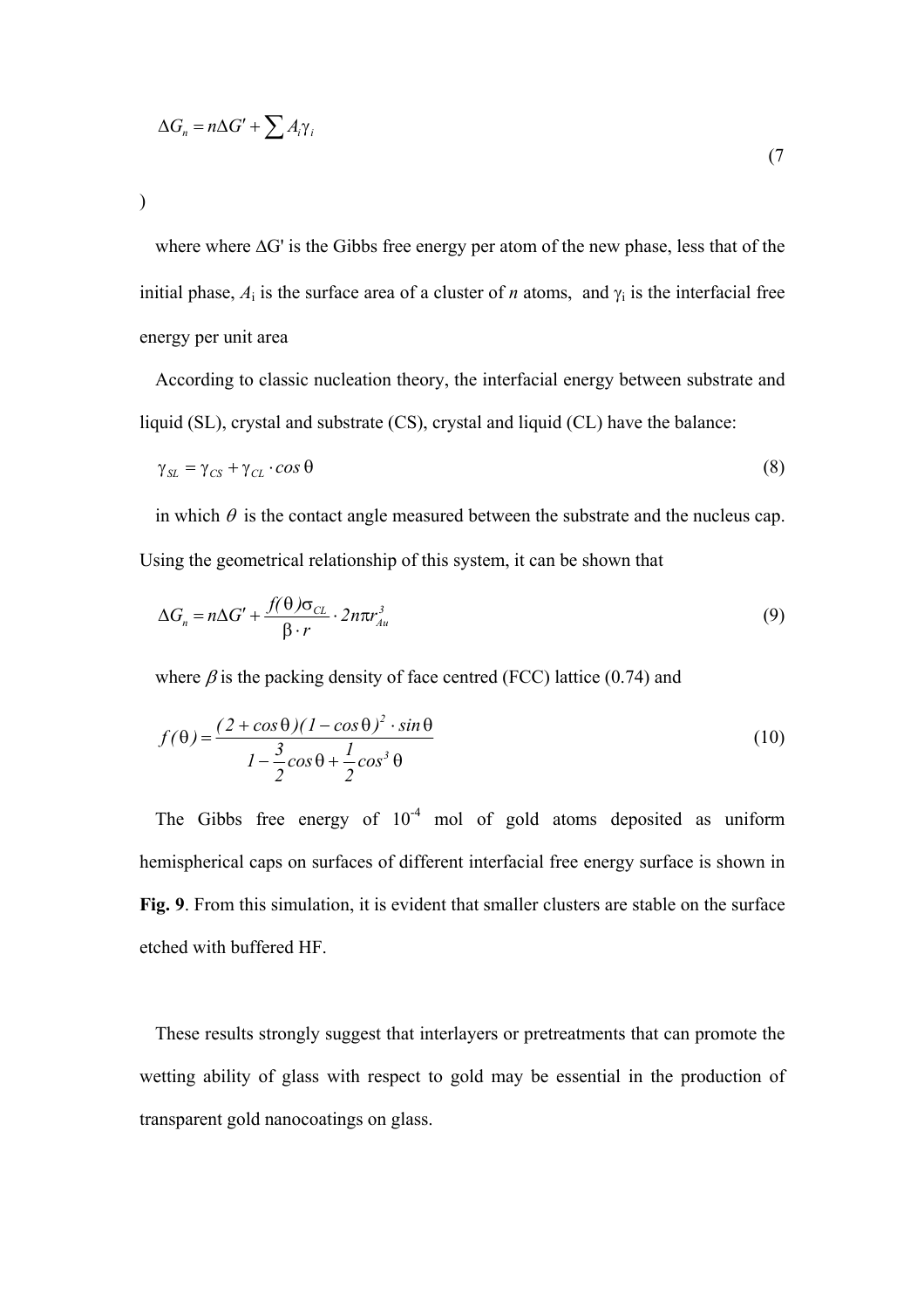## *4. 2 Color and IR reflectance available from gold nanoparticle coatings*

The plasmon resonance peak of isolated gold nanoparticles occurs in water at around 520 nm and has been exhaustively studied in the past. Unfortunately, it is only susceptible to rather modest variations in position. For example, it may be red shifted a few tens of nanometers by an increase of the particle diameter or of the dielectric constant of the ambient medium, but these small changes have little significance in the context of the present application. Rather, most of the useful functionality in the present system comes from absorption peak at ~700 nm.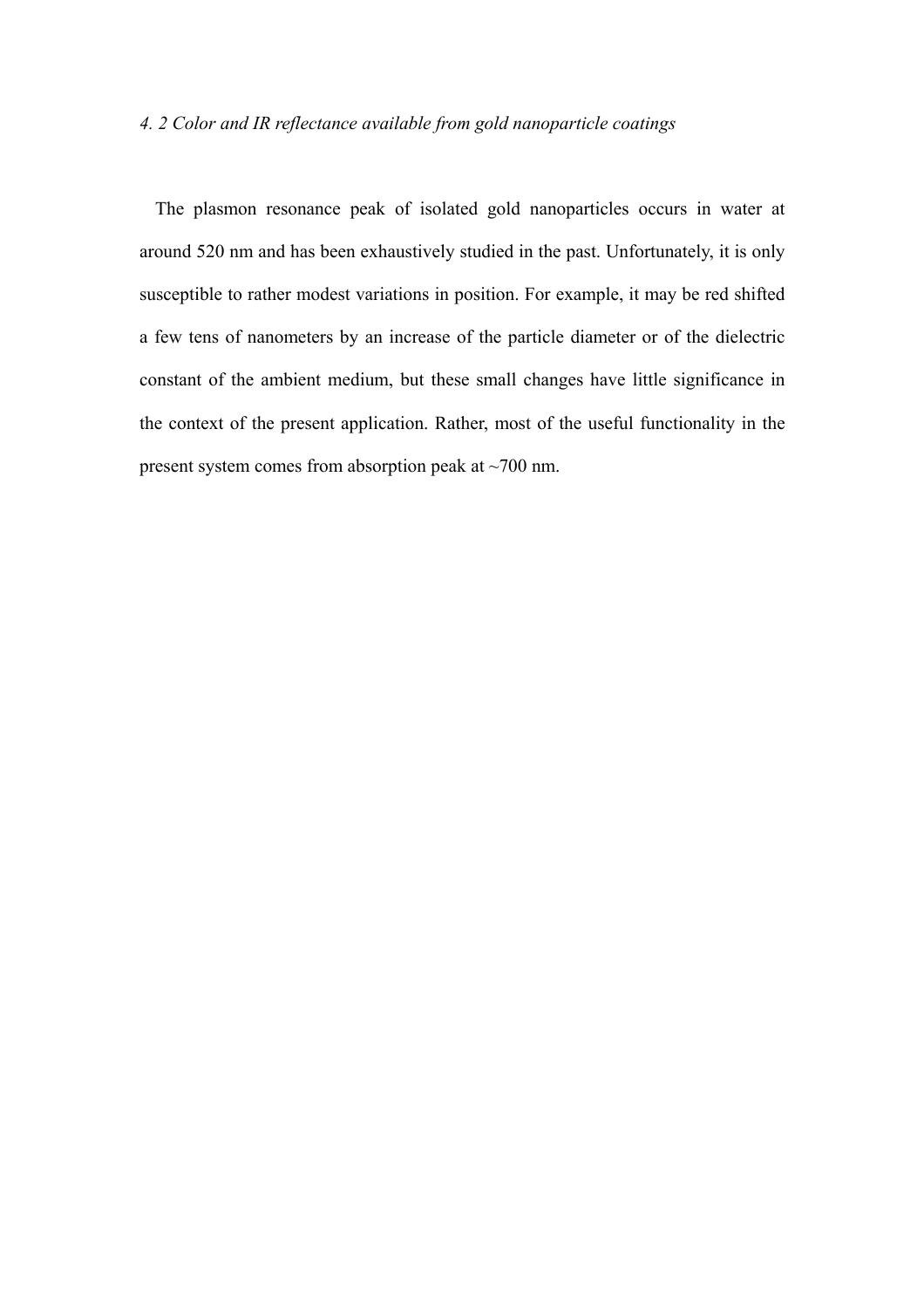The peak at  $\sim$ 700 nm is clearly due to dipole-dipole interactions between particles that are close together [17-23]. However, a question arises in respect of the interpretation of the first peak in the present spectra. Obviously, the presence of this peak in the spectrum of an ensemble of gold nanoparticle aggregates can in many instances arise from a straight forward superposition of the spectra of isolated particles and aggregated particles e.g. [19]. However, does a peak in this position always prove the presence of isolated particles? Could, it have arisen, for example from a quadrupole resonance in the present particles, which are hemispherical, or from some other source? In support of the first, and simpler, possibility, we note that the 520 nm peak is absent from the spectra of uniform aggregations of monodisperse particles e.g. [20, 21], but has been observed in the spectra of random aggregates of spherical particles [19,22,23]. The next issue is whether the particles on those of our surfaces treated with sulphuric acid (Figure 5) are sufficiently isolated to support this explanation. Red-shifting of the plasmon resonance is acutely sensitive to the ratio of particle radius (*r*) to centre-to-centre distance (*D*) between particles. Published data shows that a plasmon resonance in the range of 520 to 550 nm is maintained as long as *r*/*D* less than about 0.4 [24,25] (*r*/*D*=0.5 for two particles that touch). It is therefore clear, for example, that the surface-to-surface distance between two particles of 30 nm diameter must be less than 7 nm for the absorption peak to be red shifted beyond 550 nm. The presence of the 520 nm peak in the spectra of coatings on the surfaces treated with sulphuric acid is evidence that many of the particles are effectively more than 7 nm distant from their neighbors.

For the glass surface treated with sulfuric acid, the two peaks mentioned above developed concurrently. First, the isolated particles grew and second, some of the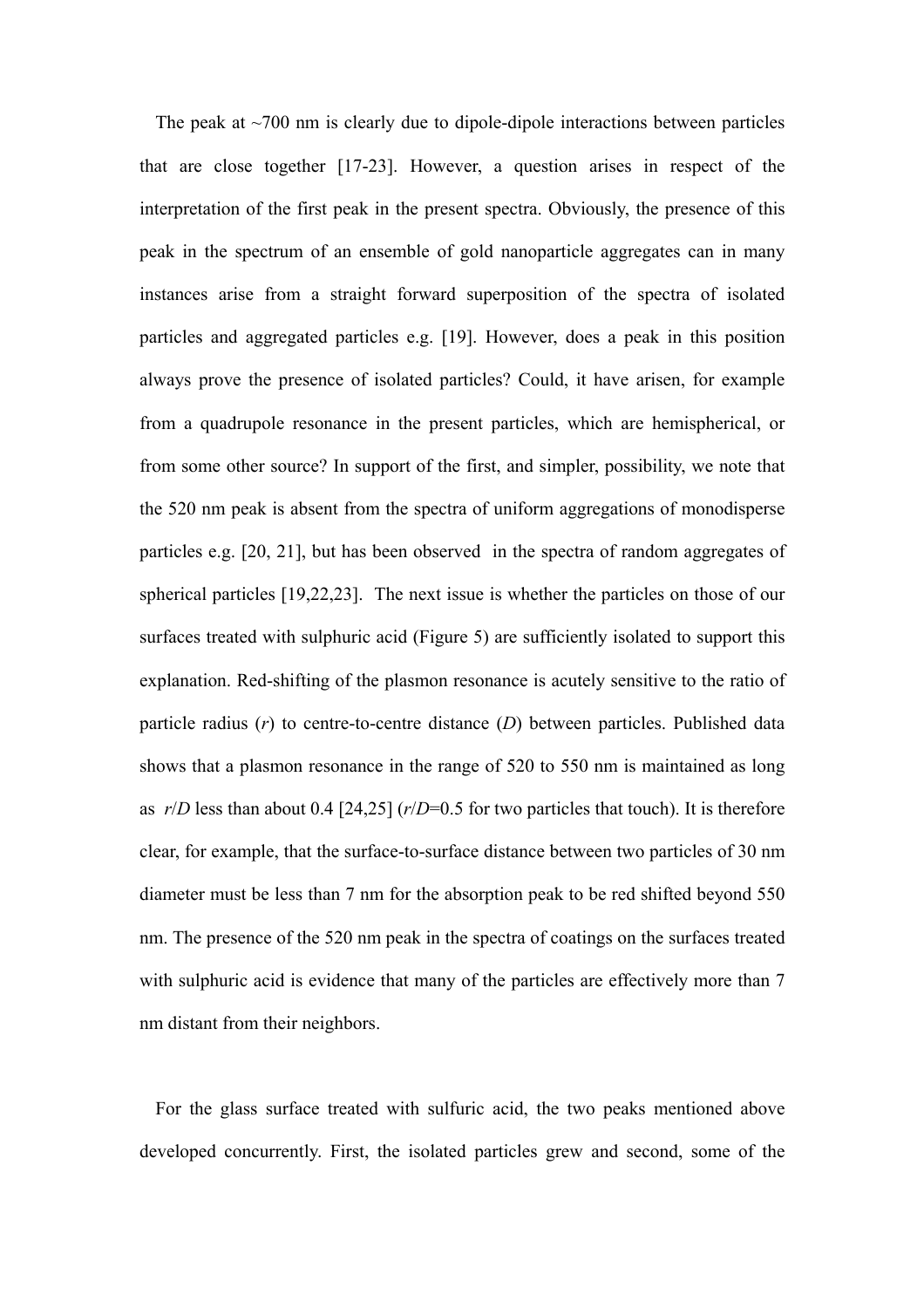particles aggregated as clusters. Therefore two plasmon resonances are evident in the spectrum. However, for the glass surface treated with buffered HF, nucleation happened so fast that even at the very beginning stage the density of gold particles was high. There was therefore no space for large, isolated particles to develop, and a large number of smaller particles agglomerated from an early stage during the deposition. These factors also restricted the growth of the nanoparticles themselves. The resulting plasmon resonance at 720 nm was so strong that it obscured any residual signal at 520 nm.

The surface tension,  $\gamma_{\text{glass/H20}}$  of the surface etched with 1:1 H<sub>2</sub>SO<sub>4</sub> is quite similar to that etched with buffered HF. However, its optical spectrum and particle morphology was like that of the surface treated with 98% H<sub>2</sub>SO<sub>4</sub>. The gold nanoparticle coating on this surface contained both agglomerated and isolated particles, and had the associated dual plasmon absorptions at 520 nm and 700 nm. The reason, we believe, is that γAu/glass is the more important factor controlling particle shape in this system, and it was evidently similar in magnitude for both of the surfaces treated with  $H_2SO_4$ .

The nature of the formation of gold nuclei and their growth is very important in these coatings. It is evident from their morphology that the nucleation process of chemically-deposited gold on glass surfaces follows the so-called Volmer-Weber mode in so far as separate islands formed on the glass. As discussed, this is the consequence of the value of θ. However, for high spectral selectivity between the visible and near-infrared region the coating should be a continuous thin film rather than in the form of discrete islands [26], **Fig. 10**. This requires coalescence of the gold hemispheres and the creation of a continuous macroscopic network characterized by a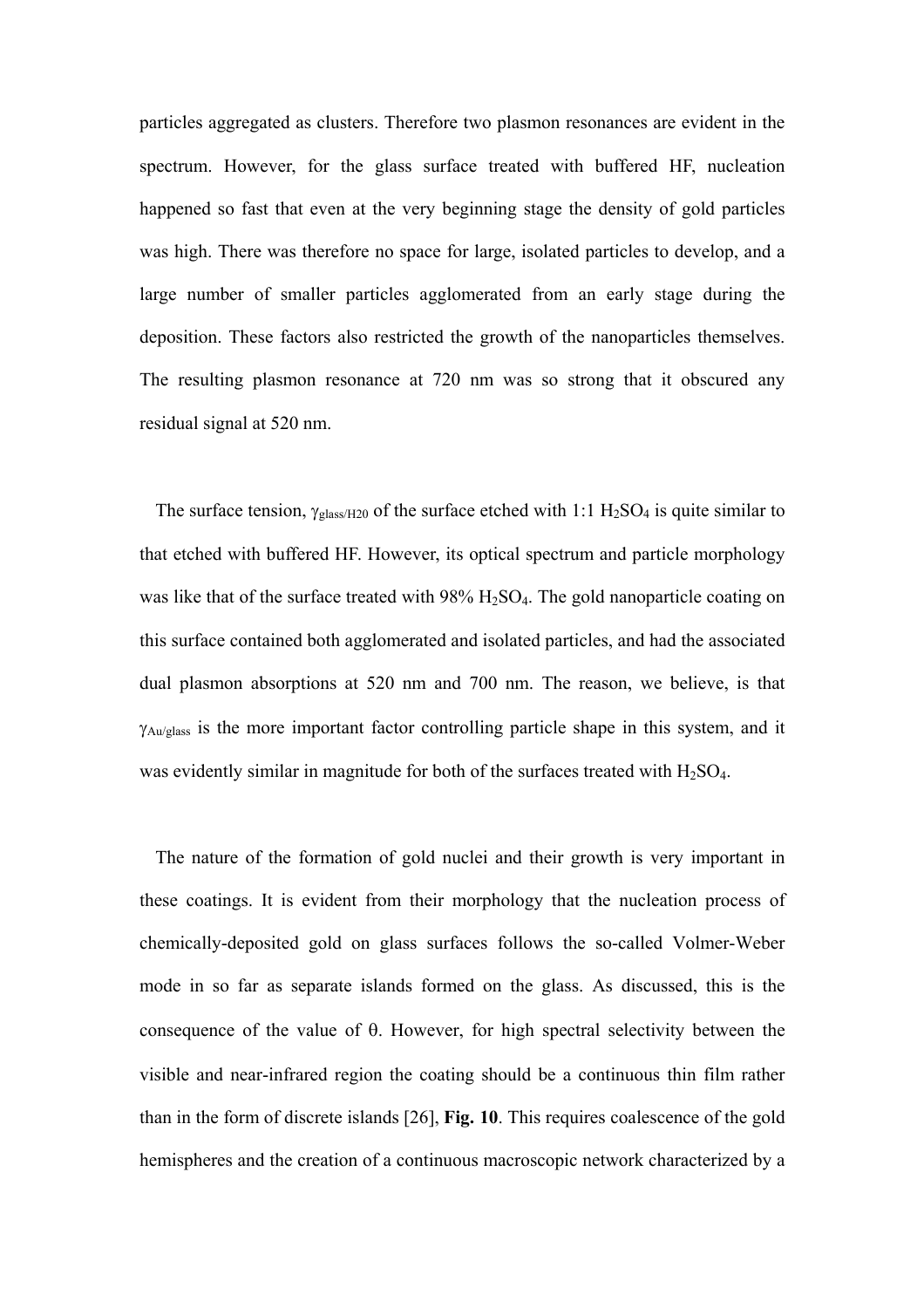percolation threshold thickness. At this threshold, sufficient coalescence occurs to create a continuous pathway for electronic conduction through the film, which leads to dramatic changes of conductivity and optical properties. However, the thickness at which this phenomenon occurs is very important in gold coatings for solar control. If it is thicker than 150 nm, the coating will be totally opaque and reflect almost all the radiation in both visible and the near infrared region. Therefore, every effort has to be made to minimize the threshold thickness of nanoscale gold coatings. There are two possible strategies to achieve this. The first is to form the smallest particles possible and ensure that they are copiously nucleated. Growth of such a coating will cause coalescence into a continuous film. The second strategy is to alter the interfacial surface energy, which in its ultimate form will lead the occurrence of the so-called Frank-van der Merwe mode of film formation [27]. In this mode, layers of coatings grow on top of each other, **Fig. 11**. Naturally, the two strategies can also be combined.

#### **5. Conclusion**

Glass surfaces were pretreated with 1:1 sulfuric acid  $(H_2SO_4)$ , 98%  $H_2SO_4$  and buffered hydrofluoric acid (HF). The surface obtained with buffered HF had higher sodium content and lower contact angle compared with that treated with  $98\%$  H<sub>2</sub>SO<sub>4</sub>. There was also a marked difference in the morphology and transmission spectra of the gold coatings that were subsequently deposited on the glass. This was evident in the texture of the coating on glass pretreated with HF, which was more uniform than that of the sample pretreated with sulfuric acid, and which exhibited only one absorption peak in its transmission spectrum. These trends could be explained in terms of classic heterogeneous nucleation and growth theory. The optimum microstructure for high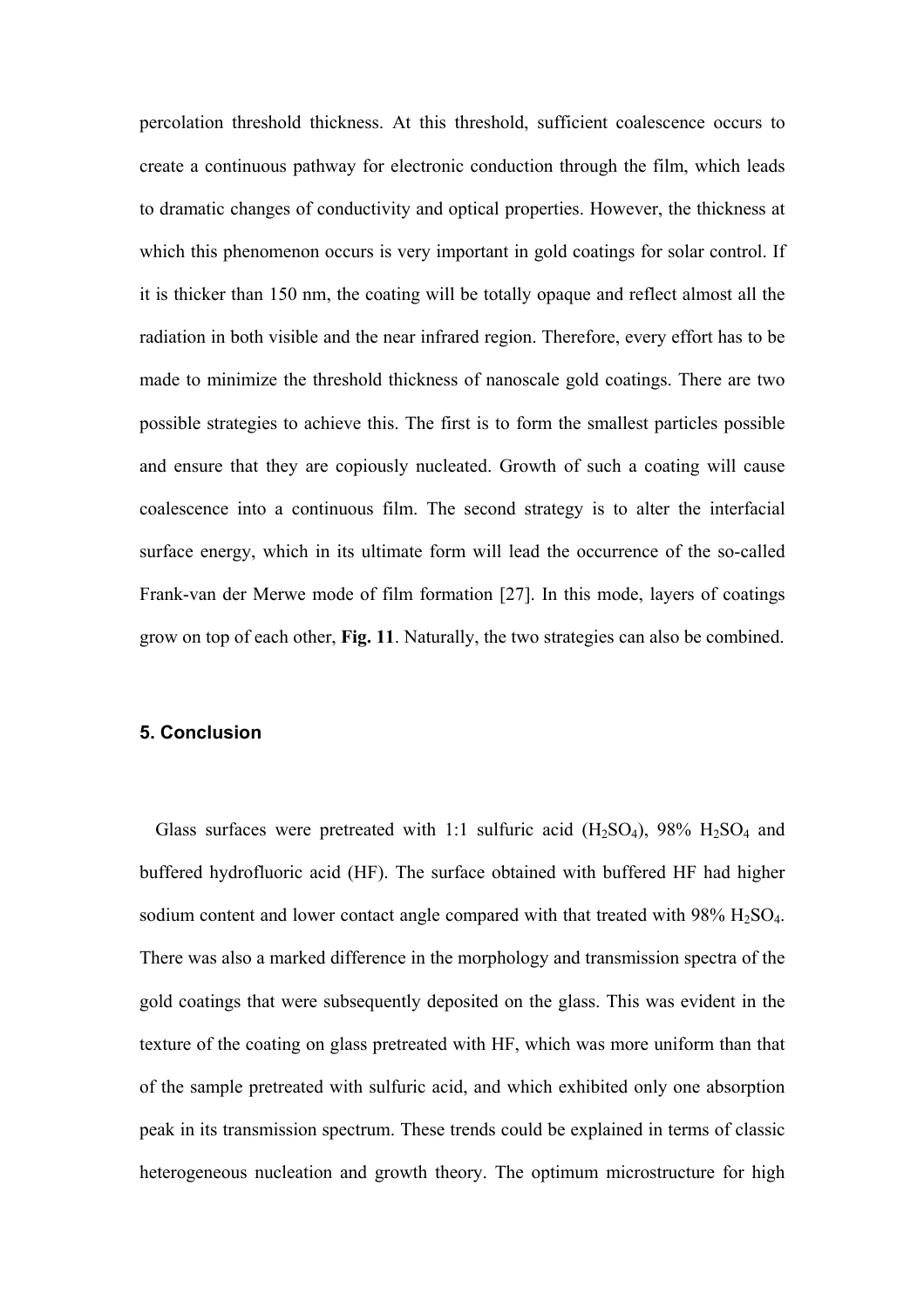spectral selectivity has been identified, and is a near-continuous monolayer of gold

nanoparticles of less than ~10 nm diameter.

# **Acknowledgement**

The authors acknowledge the support of Anglogold Ashanti Australia Ltd.

## **References**

- [1] T.E. Johnson, Low-e glazing Design Guide, Butterworth Architecture, Boston, 1991.
- [2] ASTM G159-98 Standard Tables for Solar Spectral Irradiance at Air Mass 1.5, American Society for Testing and Materials, 1998.
- [3] J.M. Bell, J.P. Matthews, Materials Forum 1 (1998) 22.
- [4] G.B. Smith, C.A. Deller, P.D. Swift, J. Nanoparticle Research 4 (2002) 157.
- [5] X. Xu, M. Stevens, M.B. Cortie, Chem. Mater. 16 (2004) 2259.
- [6] H. Chowdhury, X. Xu, P. Huynh, M.B. Cortie, J. Solar Energy Eng. 127 (2005) 70.
- [7] S. Chaudhuri, D. Bhattacharyya, A.B. Maity, Mater. Sci. Forum 246 (1997) 181.
- [8] H.K. Jang, Y.D. Chung, S.W. Whangbo, J. Vacuum Sci. and Tech. A 18 (2000) 401.
- [9] H. Niederprum, H.G. Klein, J. Meussdoerffer, US Patent 4055458, 1977.
- [10] S.H. Gimm, J.H. Kim, US Patent 5281350, 1994.
- [11] A. Doron, E. Joselevich, A. Schlittner, I. Willner, Thin Solid Films 340 (1999) 183.
- [12] B. Kim, L. Tripp, A. Wei, Mater. Res. Soc. Symp. Proc. 676 (2001) Y6.1.1.
- [13] L.M. Liz-Marzan, Materials Today Feb. (2004) 26.
- [14] T. Nomura, M. Alonso, Y. Kousaka, K.Tanaka, J. Colloid Interf. Sci. 203 (1998) 170.
- [15] M.F. Ashby, D.R.H Jones, Engineering Materials 2: An Introduction to Microstructures, Processing and Design, Pergamon Press, Oxford, 1986.
- [16] R.C. Weast, Handbook of Chemistry and Physics,  $56<sup>th</sup>$  ed., CRC Press, Cleveland, Ohio, 1975.
- [17] L. Genzel, T.P Martin, Surf. Sci. 34 (1973) 33.
- [18] J. Turkevich, Gold Bull. 18 (1985) 125.
- [19] M. Quinten J. Cluster Sci. 10 (1999) 319.
- [20] T. Ung, L.M. Liz-Marzán, P. Mulvaney, Colloids and Surf. A 202 (2002) 119.
- [21] V. Salgueiriño-Maceira, F. Caruso, L. M. Liz-Marzán, J. Phys. Chem. B 107 (2003) 10990.
- [22] S.L.Westcott, S.J.Oldenburg, T.R. Lee, N.J.Halas, Chem. Phys. Lett. 300 (1999) 651.
- [23] T.J. Norman, J.C.D. Grant, D. Magana, J. Z. Zhang, J. Liu, D. Cao, F. Bridges, A. V. Buuren J. Phys. Chem. B 106 (2002) 7005.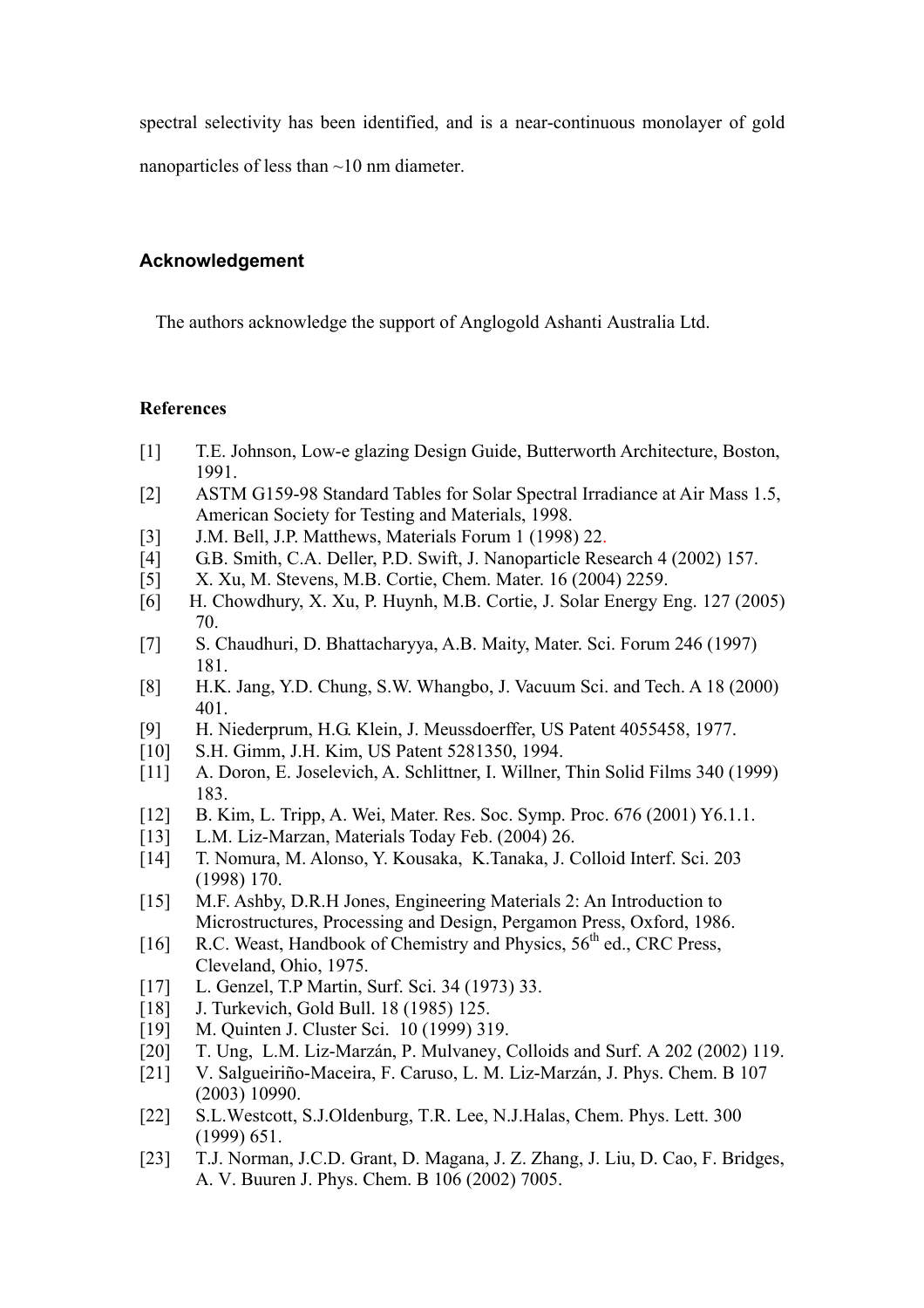- [24] M. Schmeits, L. Dambly, Phys. Rev. B 44 (1991) 12706.
- [25] P. Nordlander, C. Oubret, E.Prodan, K. Li, M.I. Stockman, Nano Lett. 4 (2004) 899.
- 
- [26] O.S. Heavens, Thin Film Physics, Methuen & Co, London, 1970.<br>[27] N. Kaiser, H.K. Pulker, Optical Interference Coatings, Springer, B N. Kaiser, H.K. Pulker, Optical Interference Coatings, Springer, Berlin, 2003.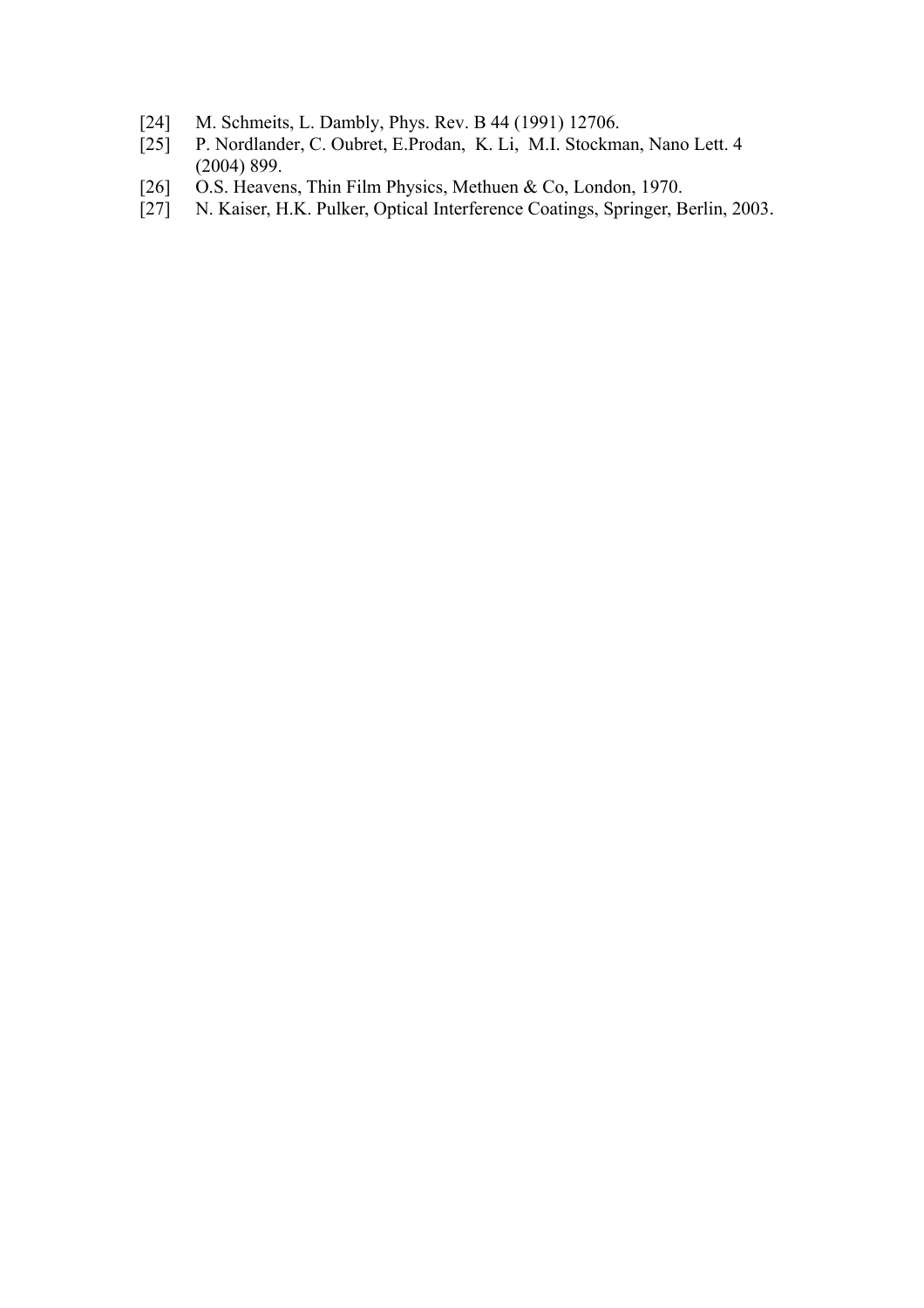|            | A                     | B                                             |                    |
|------------|-----------------------|-----------------------------------------------|--------------------|
| Processing | 1:1 $H_2SO_4$ boiling | $98\%$ H <sub>2</sub> SO <sub>4</sub> boiling | <b>Buffered</b>    |
|            | for 30 minutes $[8]$  | for 30 minutes                                | hydrofluoric acid, |
|            |                       |                                               | 1 minute           |

**Table 1 Different pre-treatment process for the surface of the glass**